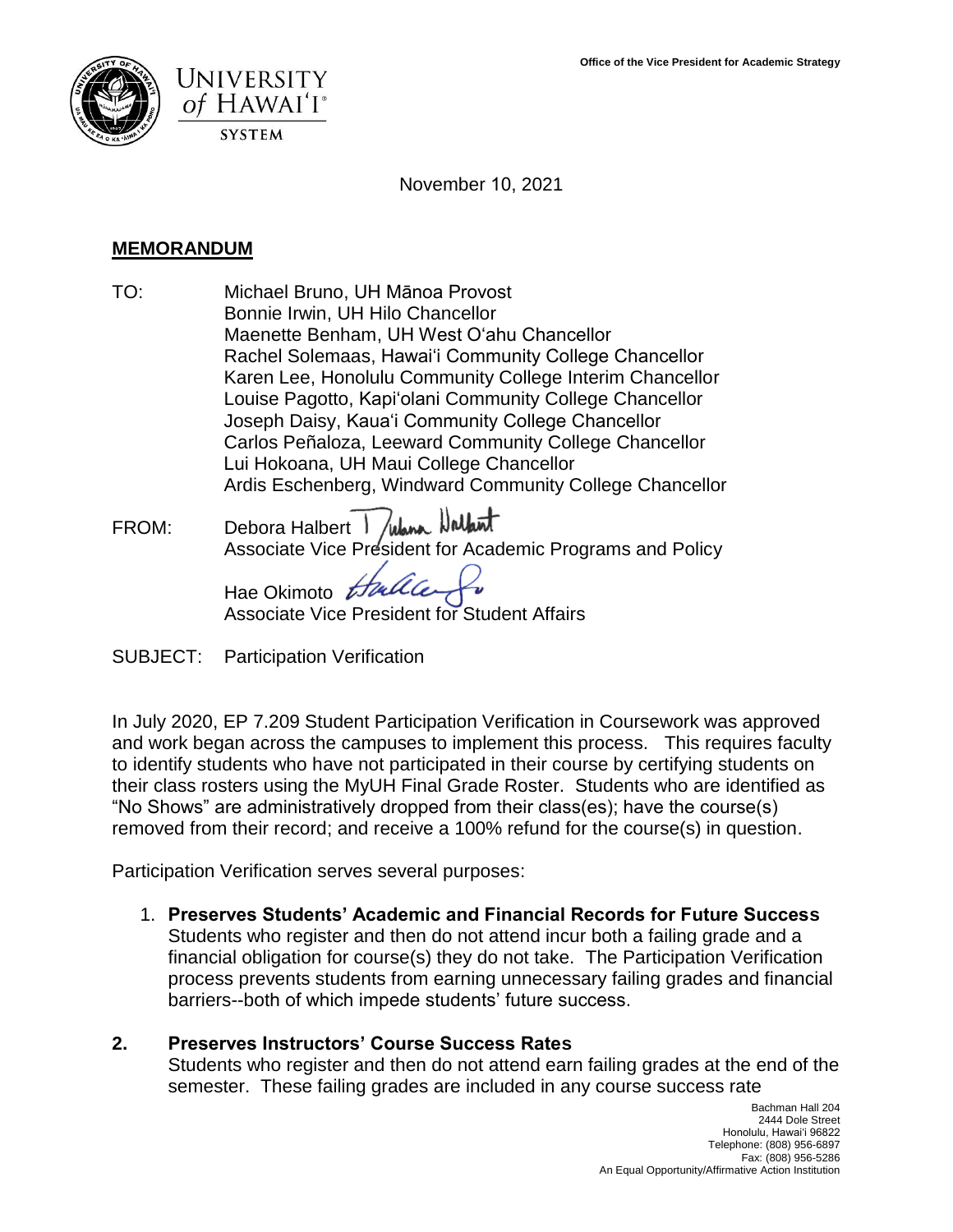calculation. Administratively disenrolling No Show students from their class(es) allows a more accurate reflection of course success rates.

**3. Facilitates Institutional Compliance with Federal Financial Aid Regulations**  Federal Student Aid (FSA) Title IV Financial Aid regulations require the University of Hawai'i to verify students' initial attendance and participation in post-secondary coursework for every course that makes up the student's enrollment status. Participation Verification helps to ensure compliance with this federal requirement.

For the UH System, approximately 56% of course sections were certified during the spring 2021 semester, whereas this semester the number of sections certified increased to 70%. Incomplete and inaccurate participation verification reporting negatively impacts our students and institutions.

## **Student Impact (if not identified as not participating at the beginning of the term):**

- Students must return financial aid received that they were not eligible for, when identified (which could be at the end of the semester).
- Receives a failing grade which impacts future financial aid eligibility and may result in academic sanctions (e.g., academic probation, suspension, dismissal, etc.).
- • Impacts re-enrollment (students often withdraw rather than face the financial burden)

#### **Institutional Impact:**

- Inconsistency in reporting is a compliance issue for Financial Aid and Records Offices and has financial implications
- This inconsistency creates increased potential for further inquiry and program reviews by the US Department of Education
- treating students differently and are affording the opportunity for improved academic and financial records for some and not others. • It also creates equity issues for our students--i.e., our institutions are

We need your assistance with increasing the number of course sections certified with a goal of 100% compliance in the upcoming semesters.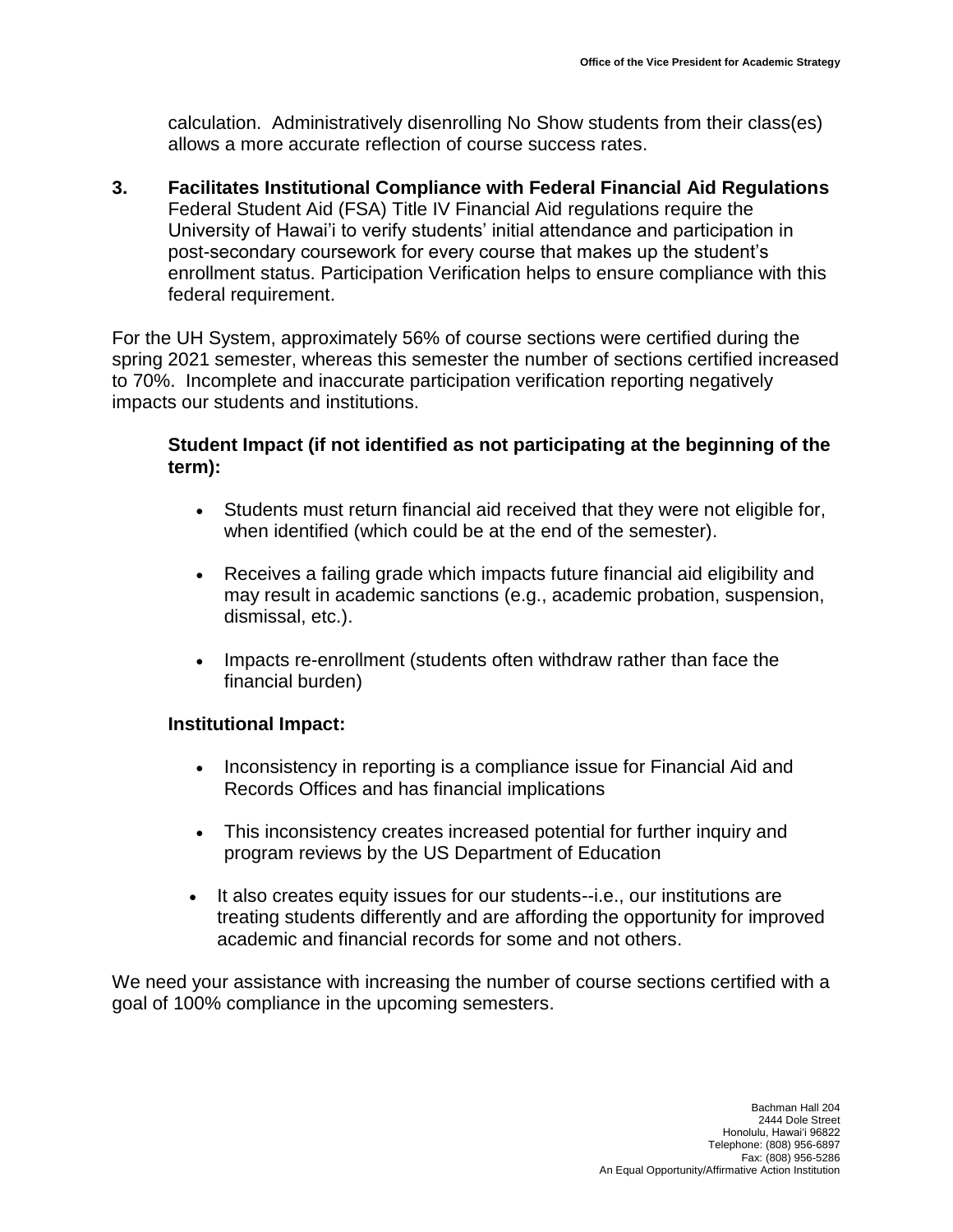| Campus           | Total<br><b>Sections</b><br>Certified | <b>Total Number</b><br>of Active<br><b>Sections</b><br>(with<br>enrollment)<br><b>POT Start</b><br>Date of<br>8/23/2021 | Percentage of<br><b>Total Sections</b><br>Certified | <b>Total Number of</b><br><b>Students</b><br>Certified<br>(Duplicated) | <b>Total Number of</b><br><b>Students NOT</b><br>Certified<br>(Duplicated) |
|------------------|---------------------------------------|-------------------------------------------------------------------------------------------------------------------------|-----------------------------------------------------|------------------------------------------------------------------------|----------------------------------------------------------------------------|
| <b>HAW</b>       | 370                                   | 370                                                                                                                     | 100                                                 | 5,426                                                                  | $\mathbf 0$                                                                |
| HIL              | 630                                   | 790                                                                                                                     | 79.75                                               | 10,796                                                                 | 2199                                                                       |
| <b>HON</b>       | 307                                   | 431                                                                                                                     | 71.23                                               | 4851                                                                   | 2090                                                                       |
| <b>KAP</b>       | 513                                   | 802                                                                                                                     | 63.97                                               | 9521                                                                   | 5142                                                                       |
| <b>KAU</b>       | 213                                   | 214                                                                                                                     | 99.53                                               | 2,708                                                                  |                                                                            |
| <b>LEE</b>       | 924                                   | 928                                                                                                                     | 99.57                                               | 15,372                                                                 | 68                                                                         |
| <b>MAN</b>       | 2638                                  | 4729                                                                                                                    | 55.78                                               | 45,483                                                                 | 25,937                                                                     |
| <b>MAN</b><br>OС | 59                                    | 144                                                                                                                     | 40.97                                               | 282                                                                    | 310                                                                        |
| <b>MAU</b>       | 405                                   | 452                                                                                                                     | 89.6                                                | 6,175                                                                  | 537                                                                        |
| <b>WIN</b>       | 216                                   | 233                                                                                                                     | 92                                                  | 3438                                                                   | 656                                                                        |
| <b>WOA</b>       | 506                                   | 632                                                                                                                     | 80                                                  | 8,317                                                                  | 1,734                                                                      |
| <b>TOTAL</b>     | 6,781                                 | 9,725                                                                                                                   |                                                     | 112,369                                                                | 38,674                                                                     |

## Participation Verification Section and Student Certification Information for Fall 2021 (POT 1, D51, D52, D53)\*

\*There were over 280 parts of term (POT) throughout the UH System in fall 2021. An overwhelming majority of class sections are in the four POT which were included in the participation verification process this fall, but moving forward all POT should follow this process.

## **To be more effective, (if you have not already done so), we recommend that your campus form a cross functional Participation Verification committee inclusive of faculty champions who can provide feedback to enhance this process.**

 number of sections certified. We are asking that you communicate with your faculty The System Office of Student Affairs and ITS are working diligently to make this process as easy for faculty as possible, but your assistance is needed to increase the stressing the importance of their compliance with this process. I am offering the following resources for your convenience with anticipated gratitude for your support.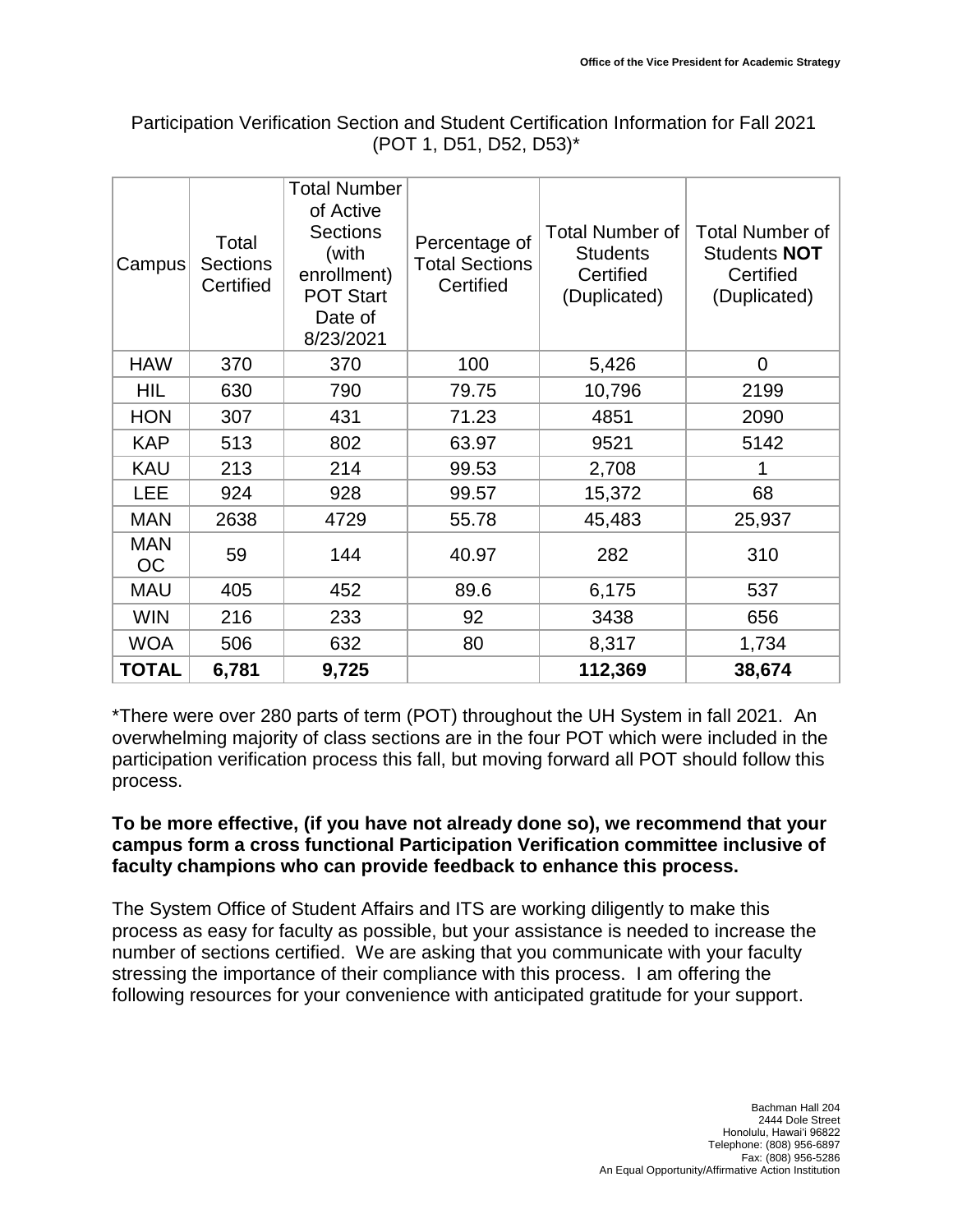#### SAMPLE EMAIL:

#### Aloha Faculty,

 inaccurate participation verification reporting negatively impacts our students. We have a kuleana to our students to do better. Many erroneously receive financial aid to pay for Student success depends on students fully participating in their courses. Incomplete or classes they never attended and must then repay this money or they incur a financial obligation to the University. Moreover, they earn failing grades in your classes which can place them on academic probation and negatively impact their future financial aid eligibility.

By Federal regulation, the University of Hawai'i is required to comply with Federal Student aid (FSA) Title IV financial aid regulations regarding verification of students' initial attendance and participation in post-secondary coursework. Last fall, INSERT CAMPUS NAME certified INSERT PERCENTAGE FROM CHART of class section. Mahalo to everyone who helped us achieve this level of certification.

 for our campus. This is in addition to the increased potential for further inquiry and program reviews with the potential for losing access to federal financial aid for the From an institutional perspective, failure to certify your class creates compliance issues with the U.S. Department of Education which in turn could mean financial repercussions campus. Lastly, the grades earned by the students inaccurately decrease your course success rates.

 sections. You will be receiving reminders and information from the UH System as well and certify the initial attendance for all of your students. This semester we will be implementing the participation verification process for all class as from your academic leadership. It is imperative that you support this requirement

I genuinely appreciate your part in supporting the success of our students.

Attachment